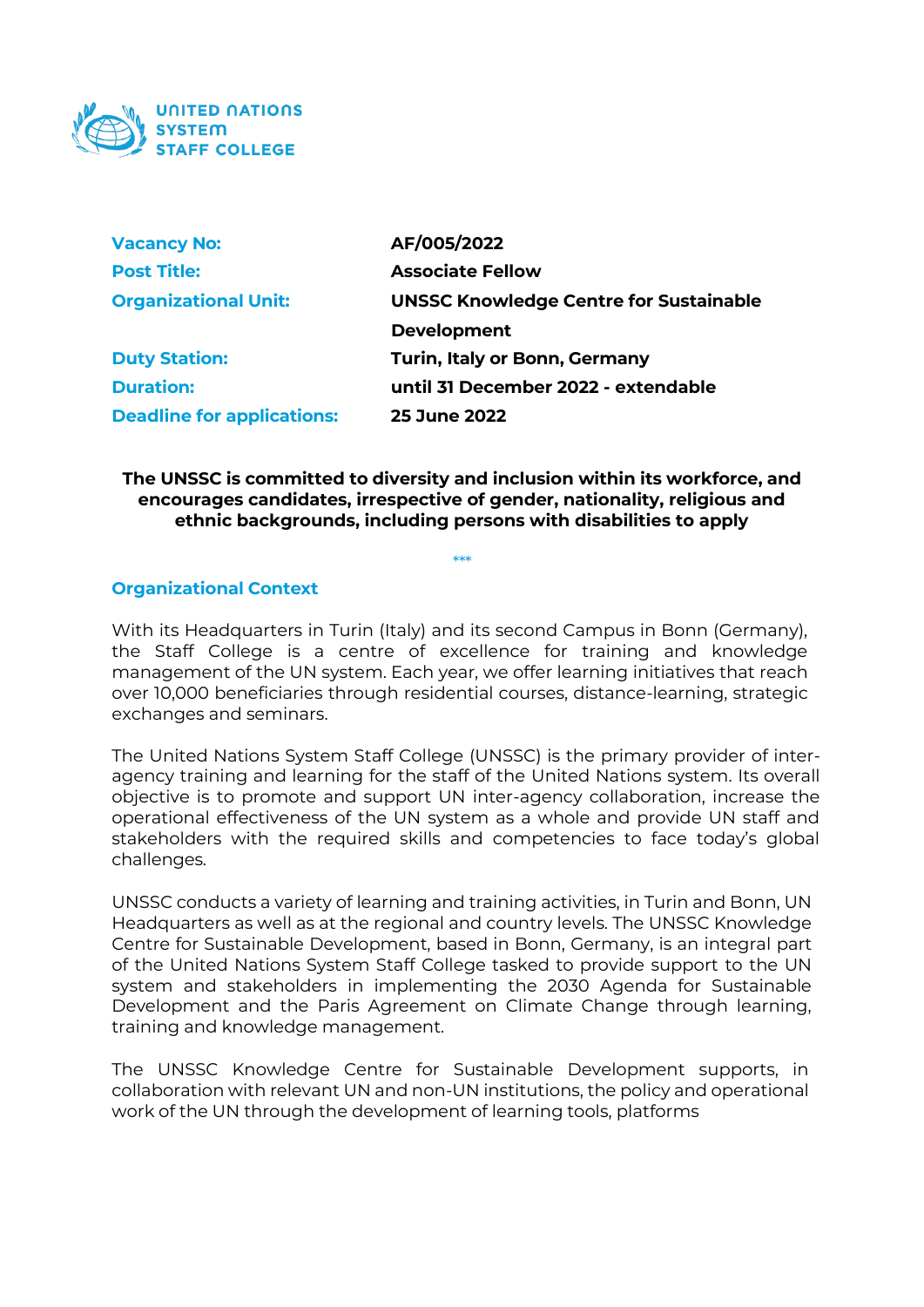of interaction and executive programmes around the five dimensions of sustainable development—people, prosperity, planet, partnership, and peace.

# **Responsibilities:**

Under the overall guidance of the KCSD Head of Office, and the direct supervision of the Learning Portfolio Manager, the Associate Fellow will be responsible for, but not limited to, the following tasks to support KCSD learning, training and knowledge management:

## **Design, development, delivery and evaluation of training and learning activities on sustainable development themes and topics:**

- Assist in the design and development of assigned KCSD courses in a variety of formats (face-to-face, virtual classroom training, online courses, mobile learning);
- Provide input and assistance throughout all phases of the learning management cycle for assigned KCSD learning activities, from learning needs assessment to evaluation and reporting;
- Support planning, internal coordination, marketing and communication of KCSD learning activities;
- Create, edit, and manage content published on UNSSC KCSD online learning environments;
- Contribute to the development of KCSD course materials and research on designing effective learning experiences for adult professionals in the field of sustainable development;
- Update and upload e-learning programmes on UNSSC Learning Management Systems (Moodle);
- Facilitate online courses and other learning events and foster participants' engagement;
- Organise and facilitate webinars, podcasts, video blogs, etc., as appropriate;
- Support designing and conducting surveys such as learning needs assessments and course evaluations, and present analysis based on survey results;
- Identify and liaise with speakers and partners;
- Create audio-visual content for e-learning activities, as necessary;
- Prepare and implement course promotion and communication plans, draft short stories, posts, and updates for the UNSSC website and related social media networks; and contribute to post-production;
- Respond to queries related to assigned courses.

#### **Knowledge Management:**

• Support and contribute to the development of knowledge products (primers, videos, case studies, etc.) of assigned course content materials;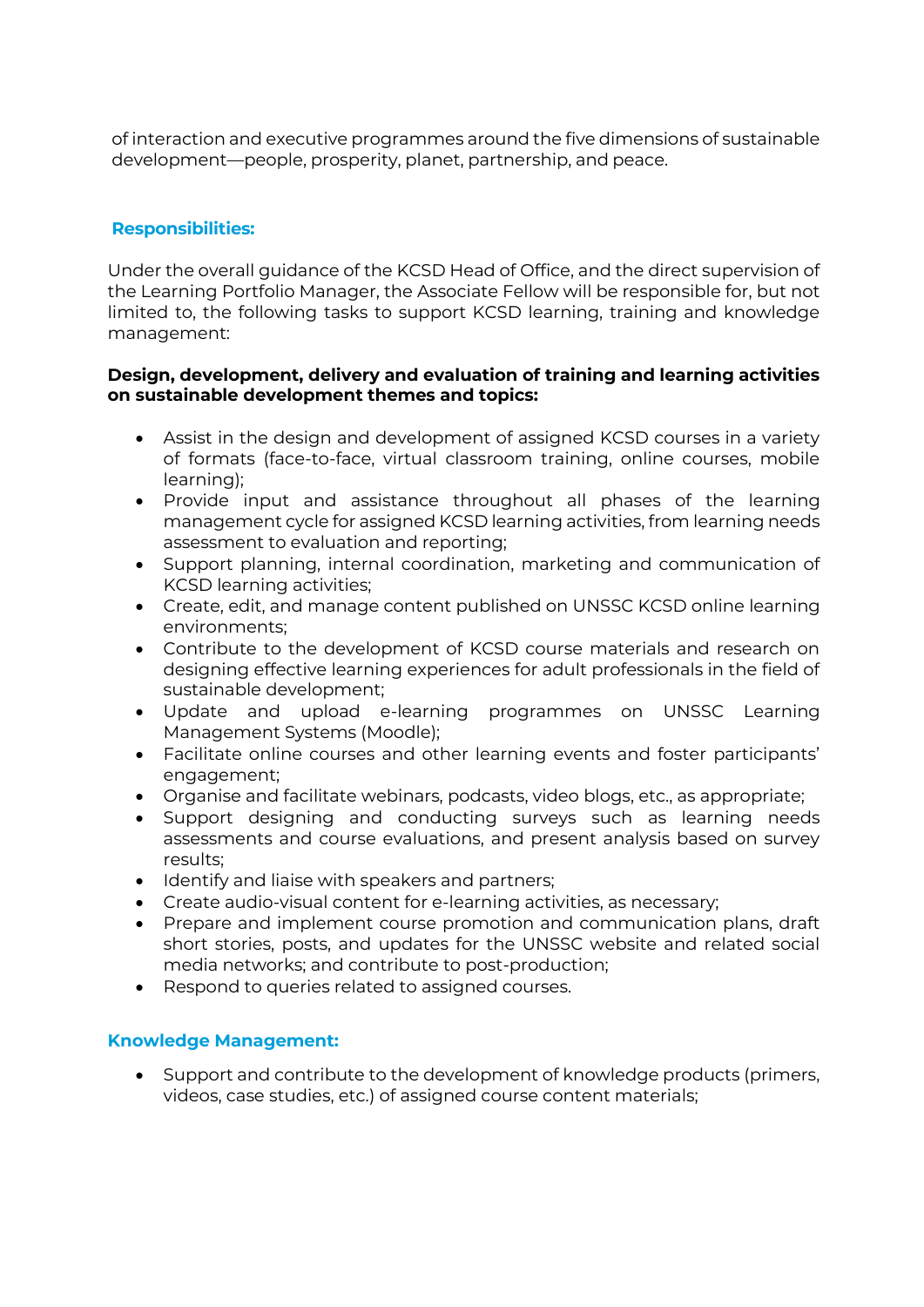## **Administration and management of learning programmes:**

- Draft project proposals and budgets of training activities for review of the learning portfolio manager;
- Draft correspondences and administrative documents, such as minutes, reports, contracts, agreements, etc.
- Assist the learning portfolio manager in making arrangements for workshops, roundtables, and meetings, including the issuance of invitations, preparation of programme agenda and participants list, correspondence with participants, and monitoring of follow-up action, as required;
- Assist the learning portfolio manager in the preparation and consolidation of forecasts, monitoring and reporting on the financial performance of KCSD training activities;
- Assist the KCSD team in its activities by performing other related duties, as required;
- Cooperate with internal administrative units.

An annual work plan will provide details of specific responsibilities and expected results from the Associate Fellow.

## **Competencies:**

**Professionalism:** Solid understanding of the concept of sustainable development, 2030 Agenda, and the sustainable development goals; practical experience in project/programme management; knowledge and experience in instructional design and capacity development, good research, analytical and problem-solving skills; willingness to keep abreast of new developments in the field;

**Communication:** Speaks and writes clearly and effectively; listens to others, correctly interprets messages from others and responds appropriately; asks questions to clarify and exhibits interest in having two-way communication; tailors language, tone, style and format to match audience; demonstrates openness in sharing information and keeping people informed.

**Teamwork:** Works collaboratively with colleagues to achieve organizational goals; solicits input by genuinely valuing others' ideas and expertise; is willing to learn from others; places team agenda before personal agenda; supports and acts in accordance with final group decision, even when such decisions may not entirely reflect own position; shares credit for team accomplishments and accepts joint responsibility for team shortcomings.

**Creativity:** Actively seeks to improve programmes or services; offers new and different options to solve problems or meet client needs; promotes and persuades others to consider new ideas; takes calculated risks on new and unusual ideas; thinks "outside the box"; takes an interest in new ideas and new ways of doing things; is not bound by current thinking or traditional approaches.